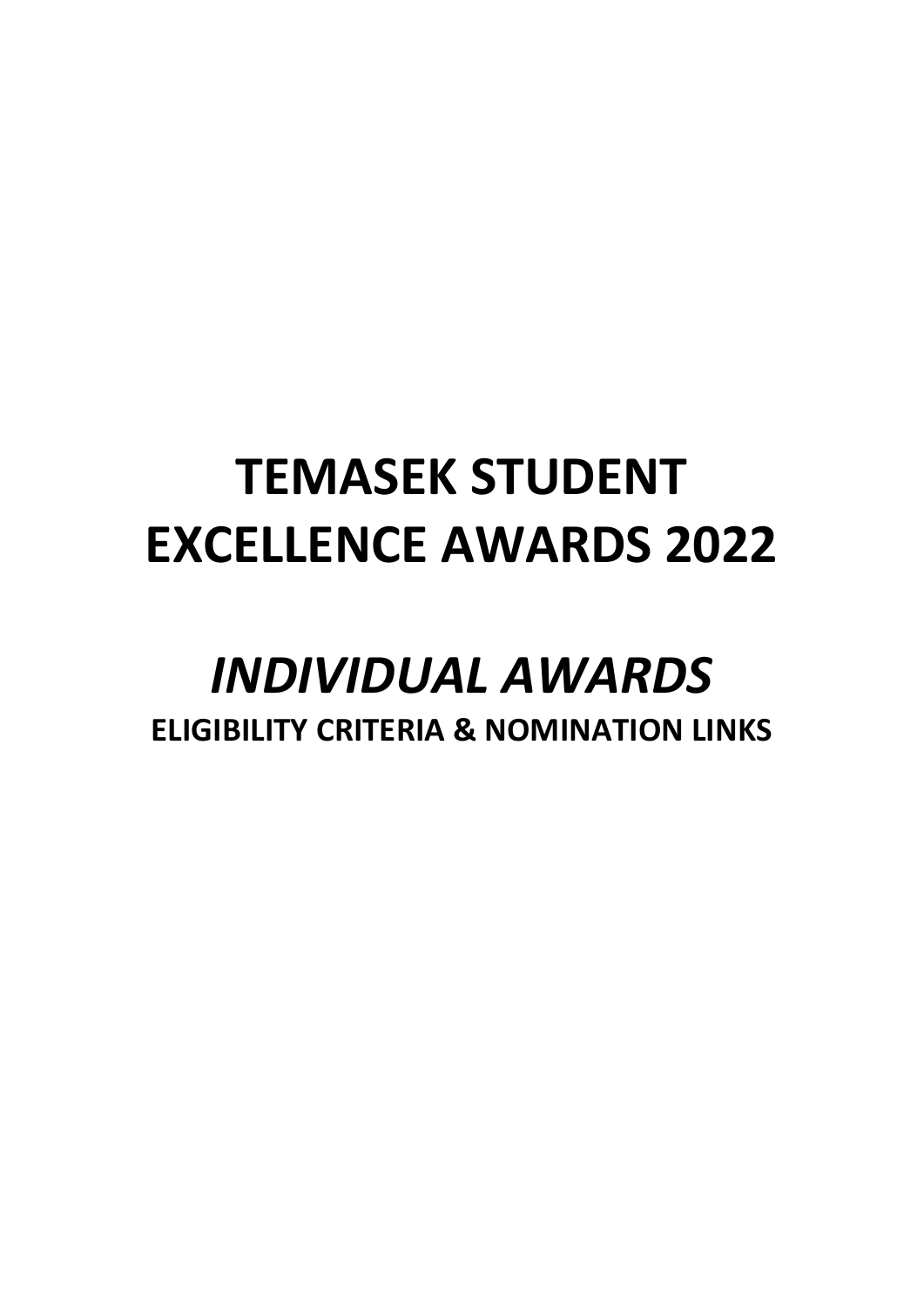# **TABLE OF CONTENTS**

# **Individual Awards:**

- [CCA Merit Award \(Arts/Sports/Leadership\)](#page-2-0)
- [Sports Colours Award](#page-2-1)
- [Temasek CCA Gold Award](#page-3-0)
- [Artist of the Year](#page-4-0)
- [Sportsperson of the Year](#page-4-1)
- [Student Leader of the Year](#page-5-0)
- [Character Excellence Award](#page-6-0)
- [Promising Young Entrepreneur Award](#page-6-1)
- [Community Service Excellence Award](#page-7-0)
- [Service Excellence Award](#page-7-1)
- *(NEW)* [Temasek Student Eco-Award](#page-8-0)
- [Outstanding Coach/Instructor Award](#page-9-0)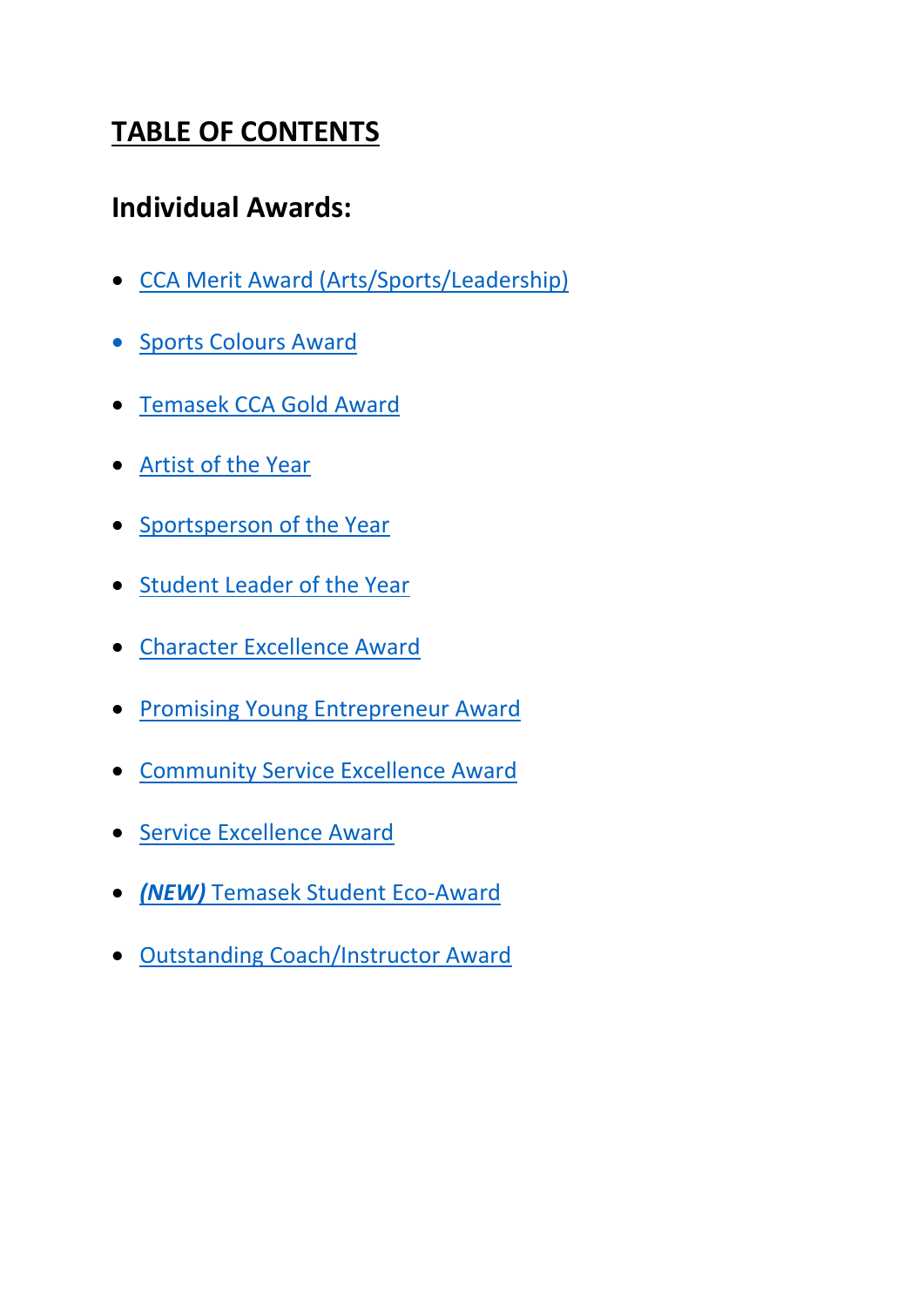# <span id="page-2-0"></span>**CCA Merit Award (Arts/Sports/Leadership)**

# **The Award**

• Certificate

# **Criteria**

This is awarded to students who have been actively involved in their respective CCAs over the past academic year (AY2021/2022) and have met the following requirements:

- Students of TP involved in TP-registered CCA groups
- No Category 1 disciplinary record or serious academic-related offence
- Maintained a good level of attendance/involvement for the year
- Attained at least an "Excellent" grade in SEAL
- Displayed exemplary artistic merit / sportsmanship / leadership and conduct in their CCAs
- Significantly contributed to the organisation of \*events/projects or led/trained students
- Fulfilled at least one of the following requirements:
	- o **Arts:** Preferably represented the Polytechnic in high-profile external events and achieved commendable standards in performance for the year; or
	- o **Sports:** Represented the Polytechnic in inter-tertiary competitions (at least 5 participating institutions) and achieved at least a **silver medal** in **individual or team events** for the year for **POL-ITE** or equivalent; or a **bronze medal** for **IVP** or Nationallevel equivalent for the year; or
	- o **Leadership:** Led and organised at least 2 significant high profile \*projects for the year that have impacted a wider community beyond his/her own student group

*(\*Due to COVID-19, the TSEA Secretariat will consider events, activities and projects conducted in all formats (physical / online / hybrid).* 

# **Nomination**

Please submit your nominations via the prescribed form to the TSEA Secretariat at: **[tsea@tp.edu.sg](mailto:tsea@tp.edu.sg)**

# *(The nomination form can be downloaded [here.](https://staff.tp.edu.sg/Forms/Forms-StudentMatters/TSEA%202022%20-%20CCA%20Merit%20Award%20%20Sports%20Colours%20Award%20(Nomination%20Form).xlsx) Do save the form on your computer/desktop in order to access it.)*

# <span id="page-2-1"></span>**Sports Colours Award**

# **The Award**

• Certificate

# **Criteria**

This is awarded to students who have been actively involved in their respective Sports CCAs over the past academic year (AY2021/2022) and have met the following requirements:

- Students of TP involved in TP-registered CCA groups
- No Category 1 disciplinary record or serious academic-related offence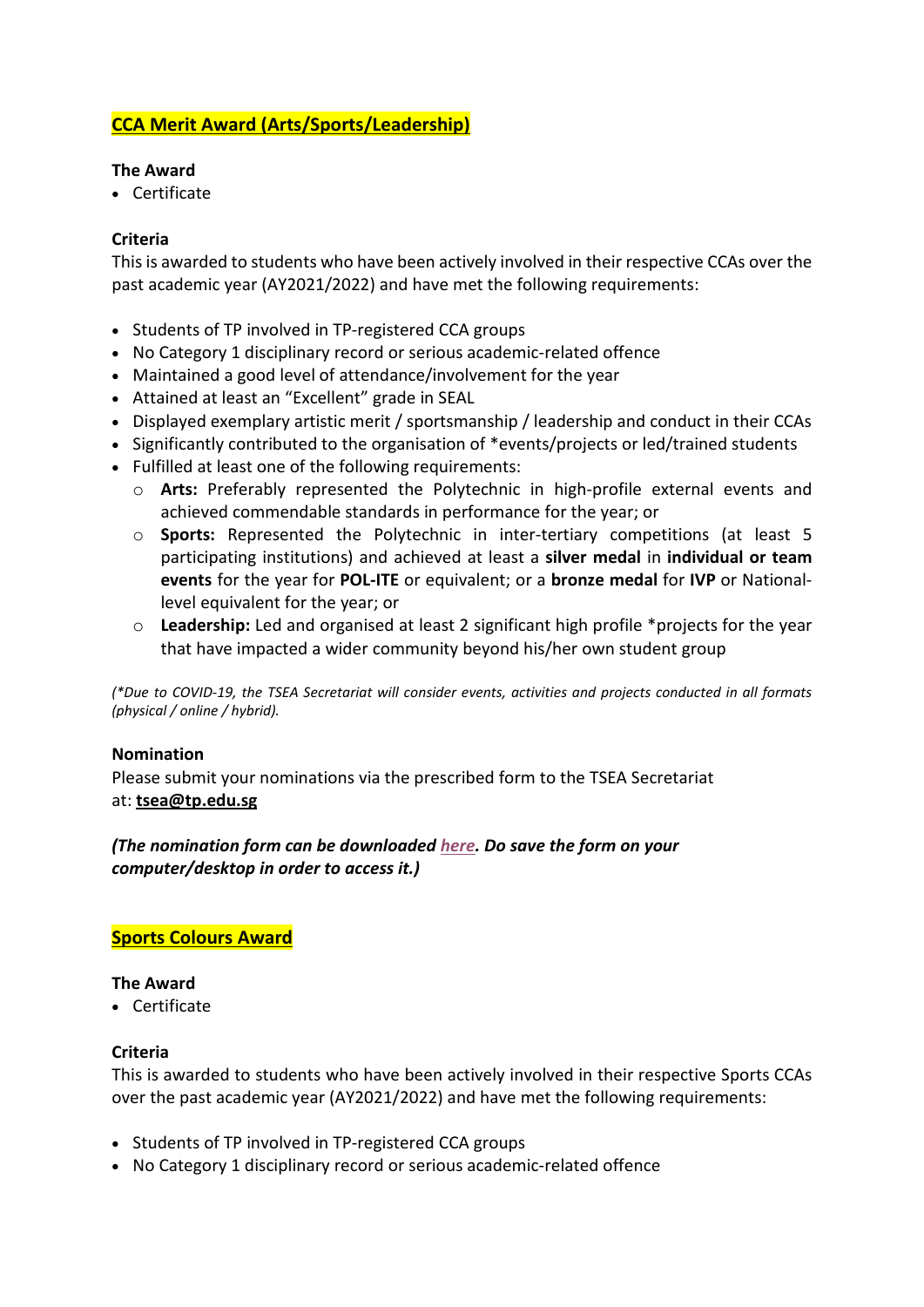- Maintained a good level of attendance/involvement for the year
- Represented the Polytechnic in sporting competitions for the year and achieved any of the following:
	- 1. A gold medal in POL-ITE or equivalent; or
	- 2. A bronze medal or better in IVP or equivalent; or
	- 3. A bronze medal or better in recognised national-level competitions

# **Nomination**

Please submit your nominations via the prescribed form to the TSEA Secretariat at: **[tsea@tp.edu.sg](mailto:tsea@tp.edu.sg)**

# *(The nomination form can be downloaded [here.](https://staff.tp.edu.sg/Forms/Forms-StudentMatters/TSEA%202022%20-%20CCA%20Merit%20Award%20%20Sports%20Colours%20Award%20(Nomination%20Form).xlsx) Do save the form on your computer/desktop in order to access it.)*

# <span id="page-3-0"></span>**Temasek CCA Gold Award**

# **The Award**

- Book Prize
- Certificate
- Trophy

# **Criteria**

This is only applicable to a **final-year student (AY2021/2022)** who has been actively involved in his/her CCA, and has met the following requirements throughout his/her course of study in the Polytechnic:

- Students of TP involved in TP-registered CCA groups
- No Category 1 disciplinary record or serious academic-related offence
- Maintained a good level of attendance/involvement in his/her CCA
- Attained at least an "Excellent" grade in SEAL
- Been a recipient of a CCA Merit Award (Arts/Sports/Leadership) or CCA Dedication Award
- Significantly contributed to the organisation of \*events/projects or led/trained students
- Brought honour and contributed to the Polytechnic
- Displayed exemplary artistic merit / sportsmanship / leadership and conduct in his/her CCA
- Fulfilled at least one of the following requirements:
	- o **Arts:** Preferably represented the Polytechnic in high-profile external events and achieved commendable standards in performance; or
	- o **Sports:** Represented the Polytechnic in inter-tertiary competitions (at least 5 participating institutions) and achieved at least a **gold medal** in **individual or team events**for **POL-ITE** or equivalent; or a **bronze medal** for **IVP** or National-level equivalent; or
	- o **Leadership:** Led and organised at least 2 significant high profile \*projects that have impacted a wider community beyond his/her own student group

*(\*Due to COVID-19, the TSEA Secretariat will consider events, activities and projects conducted in all formats (physical / online / hybrid).*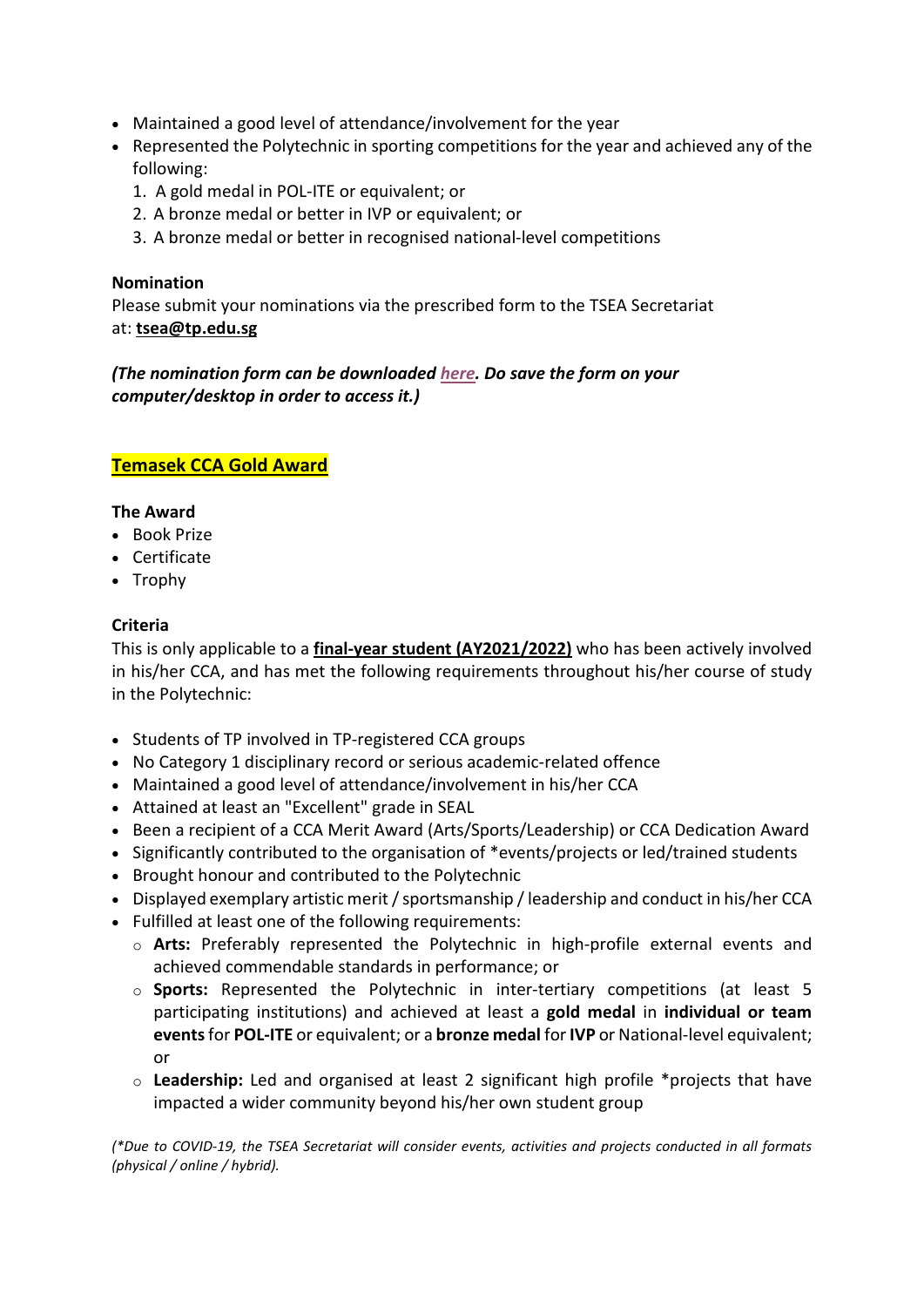*(Note: Shortlisted nominees may be required to attend a selection interview.)*

#### **Nomination**

<span id="page-4-0"></span>Please submit your nominations **[here](https://tinyurl.com/TSEA2022IndivHigherAwards)**.

# **Artist of the Year**

#### **The Award**

- Book Prize
- Certificate
- Trophy

# **Criteria**

This is awarded to an artist who has been actively involved in his/her CCA over the past academic year (AY2021/2022) and has met the following requirements:

- Students of TP involved in TP-registered CCA groups
- No Category 1 disciplinary record or serious academic-related offence
- Maintained a good level of attendance/involvement for the year
- Attained at least an "Excellent" grade in SEAL
- Displayed exemplary artistic merit and conduct in his/her CCA
- Significantly contributed to the organisation of \*events/projects or led/trained students
- Preferably represented the Polytechnic in high-profile external events and achieved commendable standards in performance for the year

*(\*Due to COVID-19, the TSEA Secretariat will consider events, activities and projects conducted in all formats (physical / online / hybrid).* 

*(Note: Shortlisted nominees may be required to attend a selection interview.)* 

#### **Nomination**

Please submit your nominations **[here](https://tinyurl.com/TSEA2022IndivHigherAwards)**.

# <span id="page-4-1"></span>**Sportsperson of the Year**

#### **The Award**

- Book Prize
- Certificate
- Trophy

# **Criteria**

This is awarded to a sportsperson who has been actively involved in his/her CCA over the past academic year (AY2021/2022) and has met the following requirements:

• Students of TP involved in TP-registered CCA groups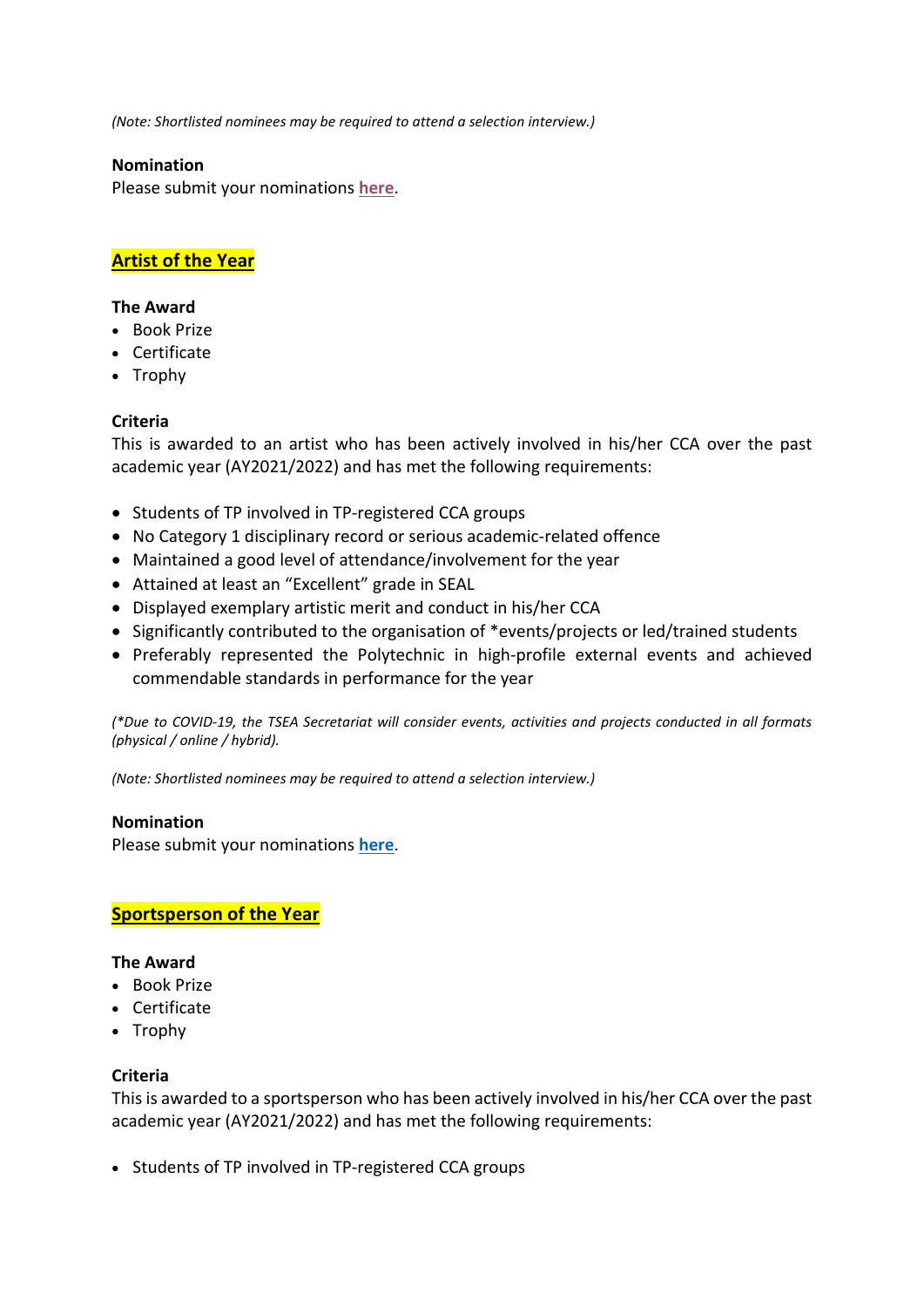- No Category 1 disciplinary record or serious academic-related offence
- Maintained a good level of attendance/involvement for the year
- Attained at least an "Excellent" grade in SEAL
- Displayed exemplary sportsmanship and conduct in his/her CCA
- Significantly contributed to the organisation of \*events/projects or led/trained students
- Represented the Polytechnic in inter-tertiary competitions (at least 5 participating institutions) and achieved at least a **gold medal** in **individual or team events** for the year for **POL-ITE** or equivalent; or a **bronze medal** for **IVP** or National-level equivalent for the year

*(\*Due to COVID-19, the TSEA Secretariat will consider events, activities and projects conducted in all formats (physical / online / hybrid).* 

*(Note: Shortlisted nominees may be required to attend a selection interview.)* 

#### **Nomination**

Please submit your nominations **[here](https://tinyurl.com/TSEA2022IndivHigherAwards)**.

# <span id="page-5-0"></span>**Student Leader of the Year**

#### **The Award**

- Book Prize
- Certificate
- Trophy

# **Criteria**

This is awarded to a student leader who has been actively involved in his/her CCA over the past academic year (AY2021/2022) and has met the following requirements:

- Students of TP involved in TP-registered CCA groups
- No Category 1 disciplinary record or serious academic-related offence
- Maintained a good level of attendance/involvement for the year
- Attained at least an "Excellent" grade in SEAL
- Displayed exemplary leadership and conduct in his/her CCA
- Significantly contributed to the organisation of \*events/projects or led/trained students
- Led and organised at least 2 significant high profile \*projects for the year that have impacted a wider community beyond his/her own group

*(\*Due to COVID-19, the TSEA Secretariat will consider events, activities and projects conducted in all formats (physical / online / hybrid).* 

*(Note: Shortlisted nominees may be required to attend a selection interview.)* 

#### **Nomination**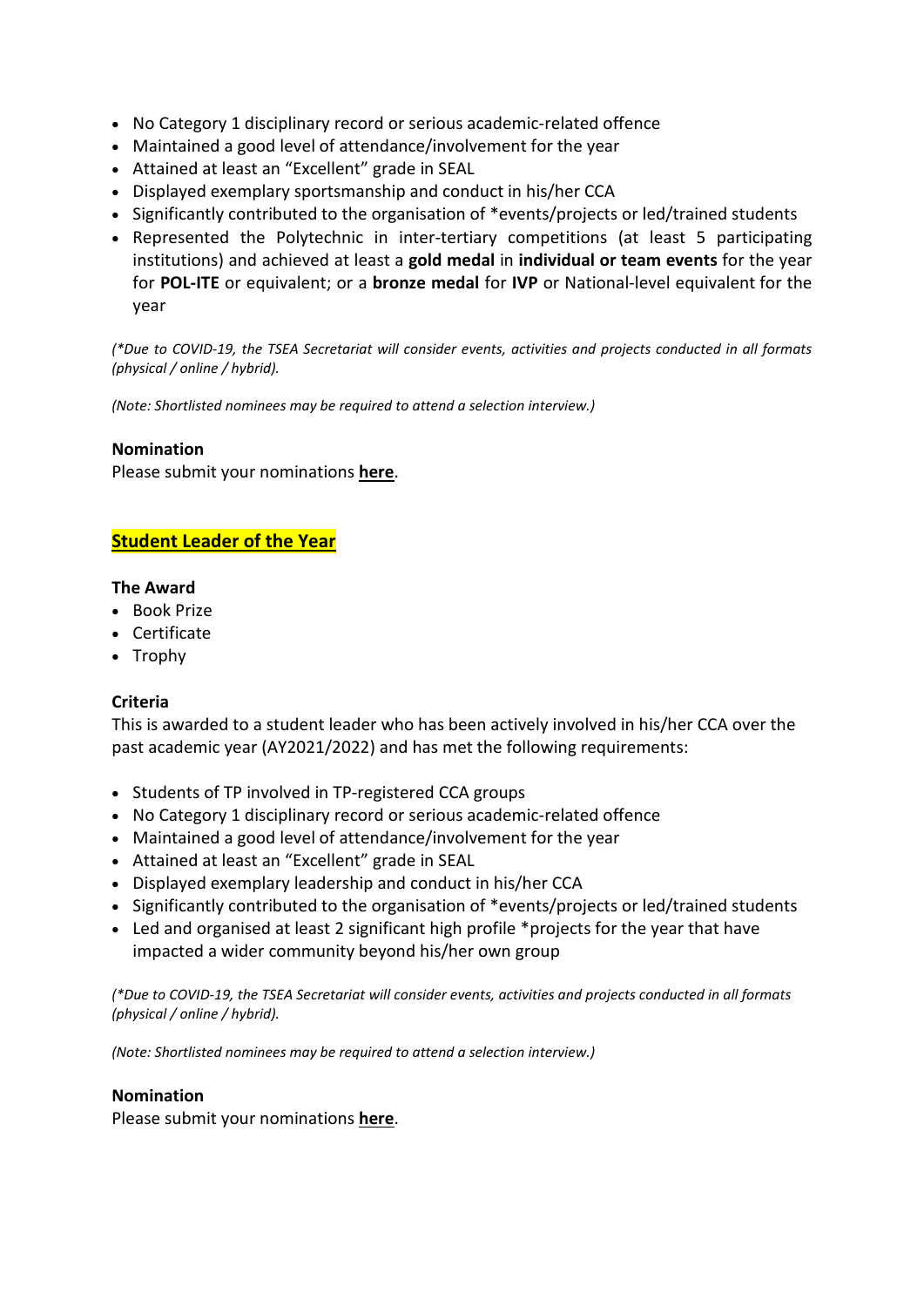# <span id="page-6-0"></span>**Character Excellence Award**

#### **The Award**

- Certificate
- Trophy

# **Criteria**

This is awarded to students of outstanding character, who exemplify key values such as integrity, respect, responsibility, resilience and compassion, and meet the following requirements:

- Students of TP
- No Category 1 disciplinary record or serious academic-related offence

*(Note: Shortlisted nominees may be required to attend a selection interview.)* 

# **Nomination**

Please submit your nominations **[here](https://tinyurl.com/TSEA2022IndivHigherAwards)**.

# <span id="page-6-1"></span>**Promising Young Entrepreneur Award**

# **The Award**

- Certificate
- Trophy

# **Criteria**

This is awarded to entrepreneurial students and \*fresh graduates, whose businesses exhibit excellent growth or high potential for growth and scalability. Nominees should also meet the following requirements:

- Originator of the business idea or founder of the start-up
- Articulate clear visions and missions for the businesses
- Demonstrate great commitment to develop and scale the businesses
- Manage academic studies well while being involved in the entrepreneurial pursuits
- Have no Category 1 disciplinary record or serious academic-related offence

*(\*"Fresh graduates" refer to graduates who graduated not more than 1 year ago.)*

*(Note: Shortlisted nominees may be required to attend a selection interview.)* 

# **Nomination**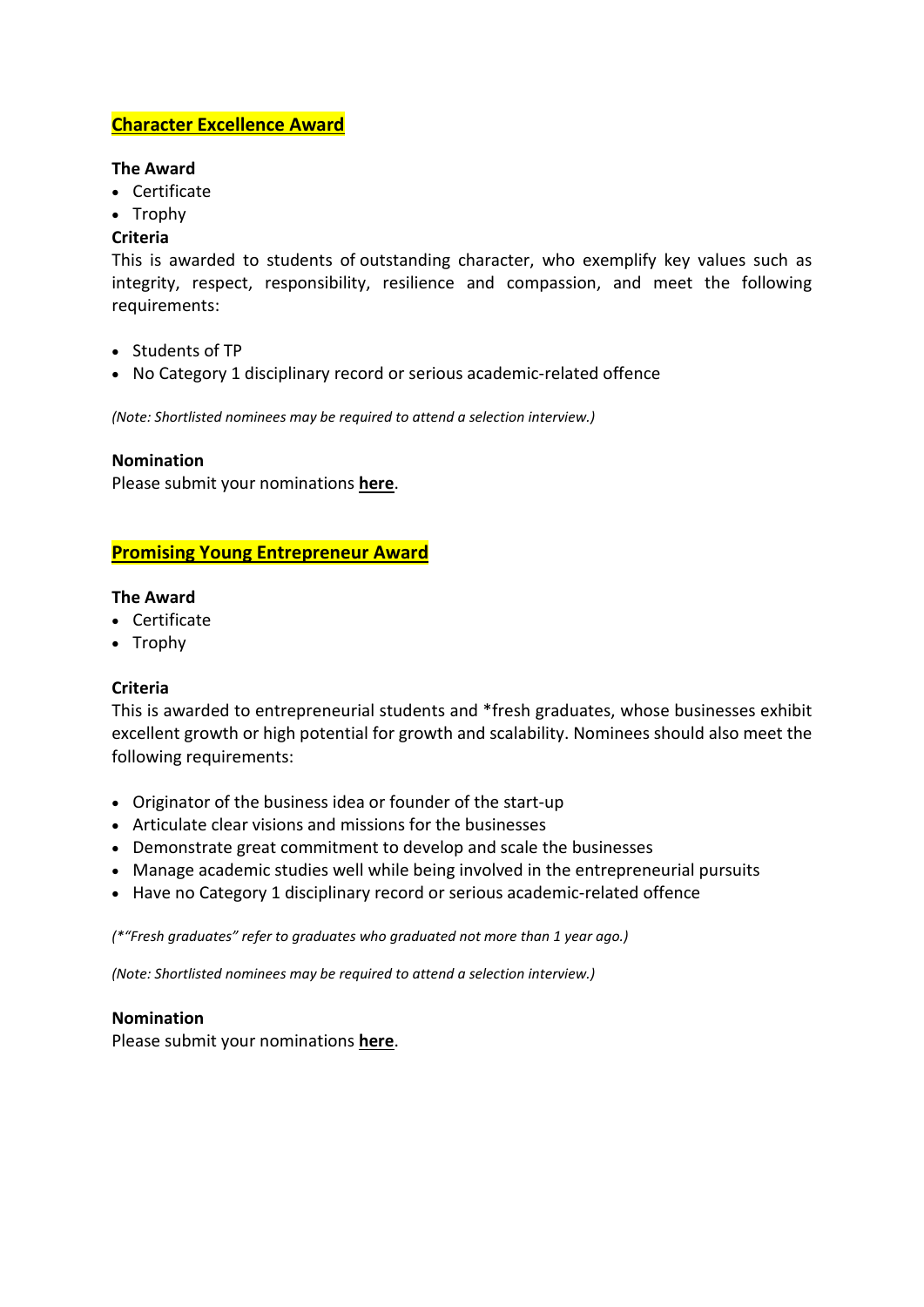# <span id="page-7-0"></span>**Community Service Excellence Award**

# **The Award**

- Certificate
- Trophy

# **Criteria**

This is awarded to students who have demonstrated commitment to advance the welfare of their community at large, and/or who have made significant contributions to this \*community over the past academic year (AY2021/2022). Nominees should also meet the following requirements:

- Students of TP
- No Category 1 disciplinary record or serious academic-related offence

*(\*Beneficiaries may be within or external to TP.)* 

*(Note: Shortlisted nominees may be required to attend a selection interview.)* 

# **Nomination**

Please submit your nominations **[here](https://tinyurl.com/TSEA2022IndivHigherAwards)**.

# <span id="page-7-1"></span>**Service Excellence Award**

# **The Award**

- Certificate
- Trophy

# **Criteria**

This is awarded to students who have demonstrated a high level of commitment to supporting TP activities, and who have made significant contributions to the wider TP community over the past academic year (AY2021/2022). Nominees should also meet the following requirements:

- Students of TP
- No Category 1 disciplinary record or serious academic-related offence

*(Note: Shortlisted nominees may be required to attend a selection interview.)* 

# **Nomination**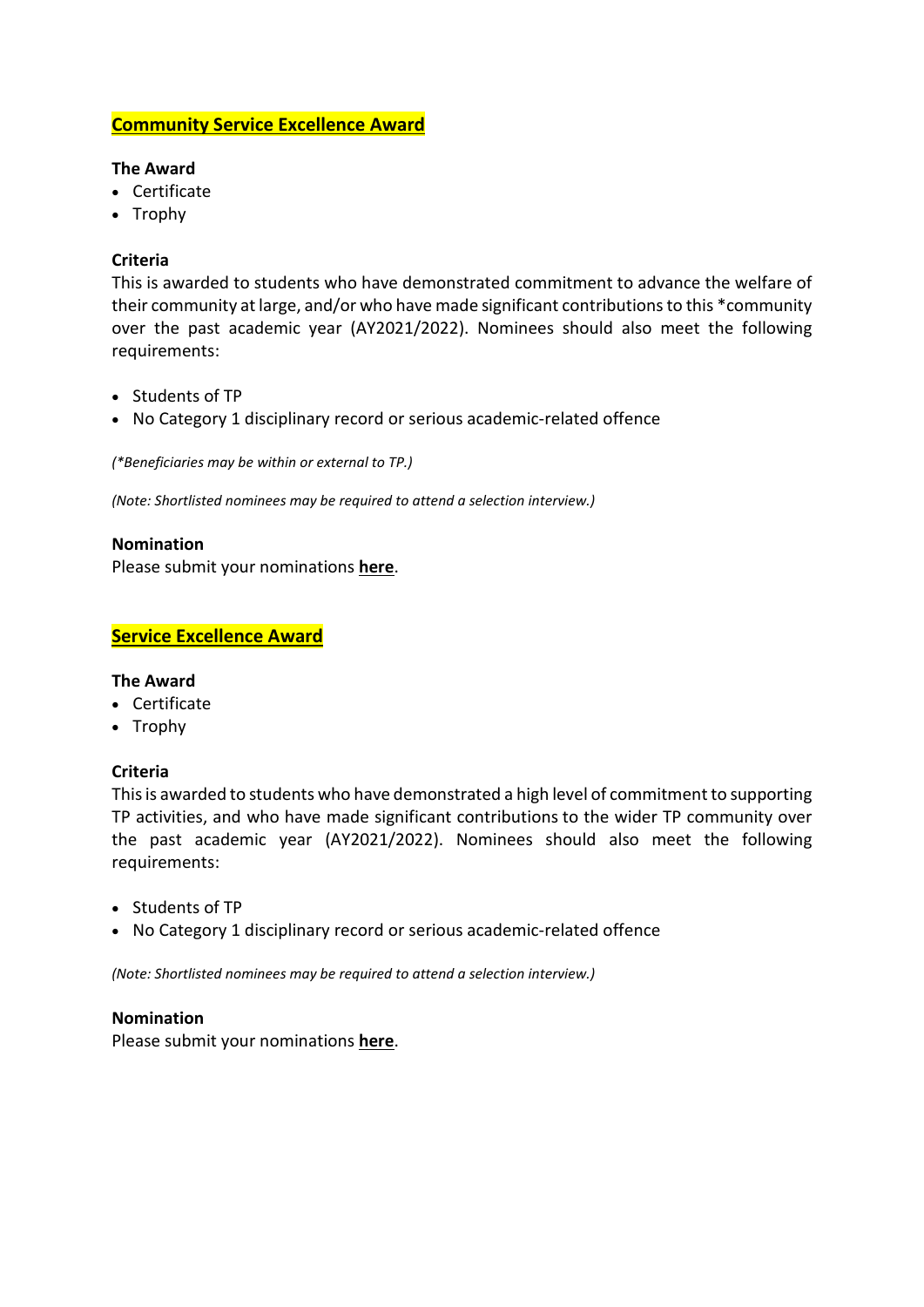# <span id="page-8-0"></span>*(NEW)* **Temasek Student Eco-Award**

#### **Award Tiers**

- Eco-Green Award
- Eco-Shield Excellence Award

# **The Award**

- Certificate (Eco-Green Award)
- Handcrafted Shield (Eco-Shield Excellence Award)

# **Criteria**

This is awarded to students who have demonstrated a high level of commitment to championing or supporting eco-initiatives, and who have contributed significantly to sustainability efforts over the past academic year (AY2021/2022). Nominees should also meet the following requirements:

- Students of TP
- No Category 1 disciplinary record or serious academic-related offence
- Significantly contributed to sustainability efforts, which have positively impacted the TP community and/or beyond
- Fulfilled **at least one (for Eco-Green Award)** / **at least two (for Eco-Shield Excellence Award)** of the following requirements:
	- o **Reach:** Describe the ways and extent of how the nominee has created significant awareness on sustainability, promoted best practices and spread messages on the latest environmental solutions, in order to inspire and educate (e.g. estimated number of students/staff/public influenced from the efforts); or
	- o **Impact:** Describe the positive outcomes/improvements arising from the nominee's sustainability efforts (e.g. reduction of energy use by XX%, reduction of water use by XX%, increase in recycling rate by XX%, etc.); or
	- o **Recognition/Achievement:** Describe how the nominee has significantly contributed to the organisation's sustainability events/projects, or brought honour and contributed to the Polytechnic through his/her sustainability efforts (e.g. medals / awards / achievements).

*(Note: Shortlisted nominees may be required to attend a selection interview.)* 

# **Nomination**